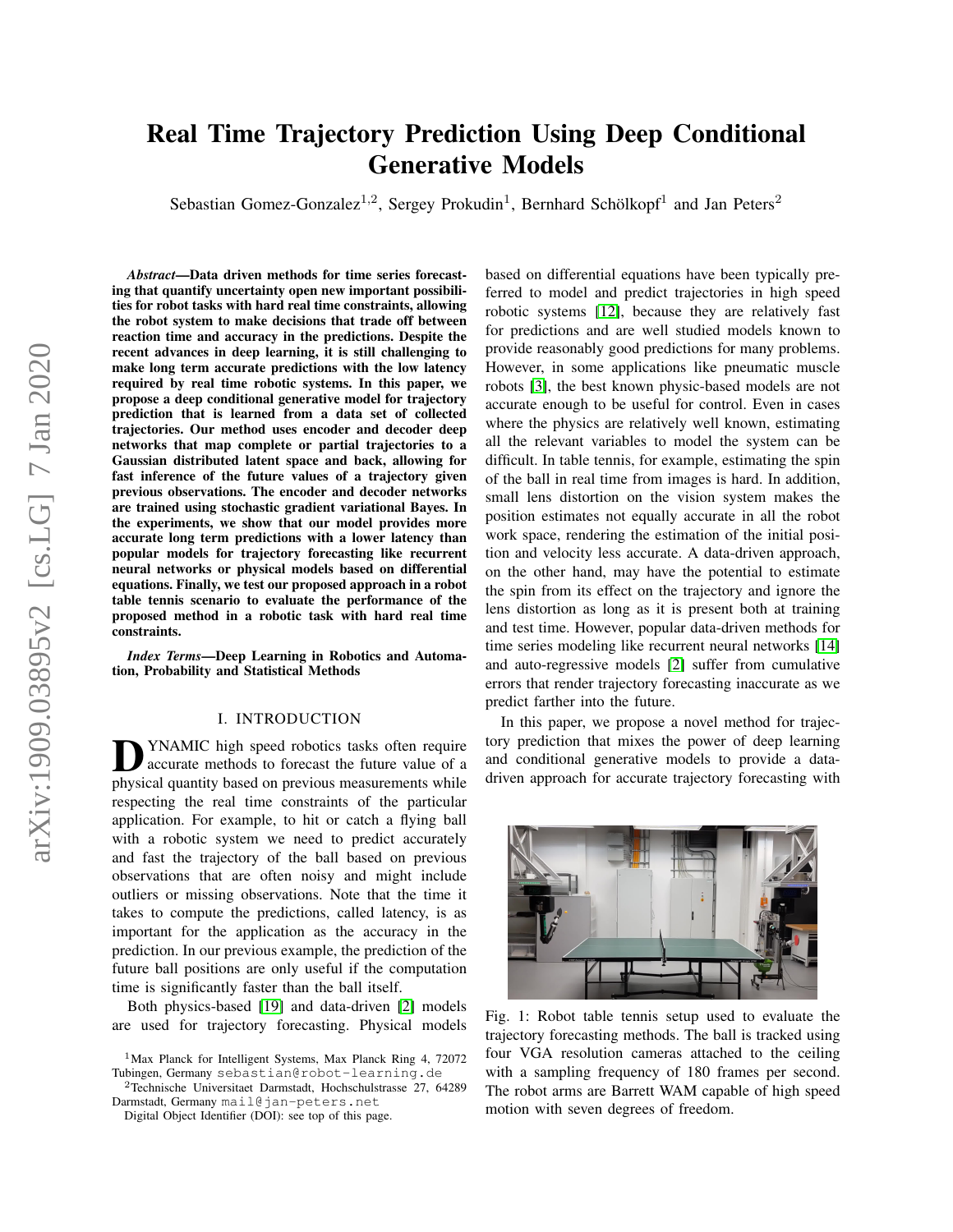<span id="page-1-0"></span>

Fig. 2: Example of a ball trajectory in X, Y and Z (in meters) with respect to time (in seconds) and the respective prediction using LSTMs and the proposed method (TVAE). The observed ball trajectory is depicted in red, the prediction using a LSTM is depicted in green, and the prediction using the proposed model is depicted in blue. The shaded area corresponds to one standard deviation. Note the cumulative error effect. The error grows very large for LSTMs as we predict farther into the future. The proposed method is more accurate for long term predictions.

the low latency required by real time applications. We follow a similar approach to conditional variational autoencoders  $[16]$ , using a latent variable z to represent an entire trajectory, as well as an encoder and decoder network to map trajectories to and from the latent representation z. Our model is trained to maximize the conditional log-likelihood of the future observations given the past observations, using stochastic gradient descent and reparametrization for the optimization [\[11\]](#page-7-6) of the variational objective. In addition, we introduce strategies to make the model robust to missing observations and outliers. We evaluate the proposed approach on a robot table tennis setup in simulation and in the real system, showing a higher prediction accuracy than a LSTM recurrent neural network [\[10\]](#page-7-7) and a physics-based model [\[4\]](#page-7-8), while achieving real time execution performance. An open-source implementation of the method presented in this paper is provided [\[15\]](#page-7-9). Figure [1,](#page-0-0) shows an image of the robot system used in the experiments, consisting of two Barrett WAM robot arms capable of high speed movement, and a vision system [\[8\]](#page-7-10) using four cameras with a frequency of 180 frames per second.

#### II. TRAJECTORY PREDICTION

The term trajectory is commonly used in the robotics community to refer to a realization of a time series or Markov decision process. Formally, we define a trajectory  $\tau_n = \{ \boldsymbol{y}_t^n \}_{t=1}^{T_n}$  of total length  $T_n$  as a sequence of multiple observations  $y_t^n$ , where the index t represents time and  $n$  indexes the different trajectories in the data set. For example, for the table tennis ball prediction problem, the observation  $y_t^n$  is a 3 dimensional vector representing the ball position at time index  $t$  of the ball trajectory n.

Each trajectory  $\tau_n \sim P(\tau)$  is assumed to be independently sampled from the trajectory distribution  $P(\tau)$ . For trajectory prediction, we need to be able to predict the future trajectory based on previous observations. Let us use  $y_t$  to denote the random variable representing the observation indexed by time  $t$  in any trajectory. Formally, the goal of trajectory forecasting is to compute the conditional distribution  $p(\boldsymbol{y}_t, \dots, \boldsymbol{y}_T \,|\, \boldsymbol{y}_1, \dots, \boldsymbol{y}_{t-1}),$  representing the distribution of the future values of a trajectory  $\{y_t, \ldots, y_T\}$  given the previous observations  $\{y_1, \ldots, y_{t-1}\}$ . From this point on, we will use  $y_{1:t}$  to denote the set of variables  $\{y_1, \ldots, y_t\}$ compactly.

Trajectory or time series forecasting methods is an active research area of machine learning. Examples of popular approaches for time series forecasting include recurrent neural networks [\[14\]](#page-7-4), auto-regressive models [\[2\]](#page-7-1), [\[17\]](#page-7-11) and state space models [\[5\]](#page-7-12). Some of which include real time performance considerations [\[13\]](#page-7-13). All these approaches share in common that they model  $p(\mathbf{y}_t | \mathbf{y}_{1:t-1})$ , and use the factorization property of probability theory

$$
p(\mathbf{y}_{t:T} | \mathbf{y}_{1:t-1}) = \prod_{i=t}^{T} p(\mathbf{y}_i | \mathbf{y}_{1:i-1}),
$$

to model and predict the entire future trajectory from past observations. Note that these models predict directly only one observation into the future  $y_i$  given the past  $y_{1:i-1}$ . To make predictions farther into the future, the predictions of the model are fed back into the model as additional input observations. We will call an approach for trajectory forecasting "recursive" if it uses its own predictions as input to predict farther into the future.

An advantage of the recursive approaches is that they can model sequences of arbitrary length by design. It is always possible to make predictions with any given number of observations for any arbitrary number of time steps into the future. On the other hand, the recursive approaches have the disadvantage that errors are cumulative. Note that the predictions of the recursive approaches are fed back into the model. As a result, early small prediction errors can cause big forecasting errors as we try to predict farther into the future. For problems with high stochasticity like traffic [\[18\]](#page-7-14), weather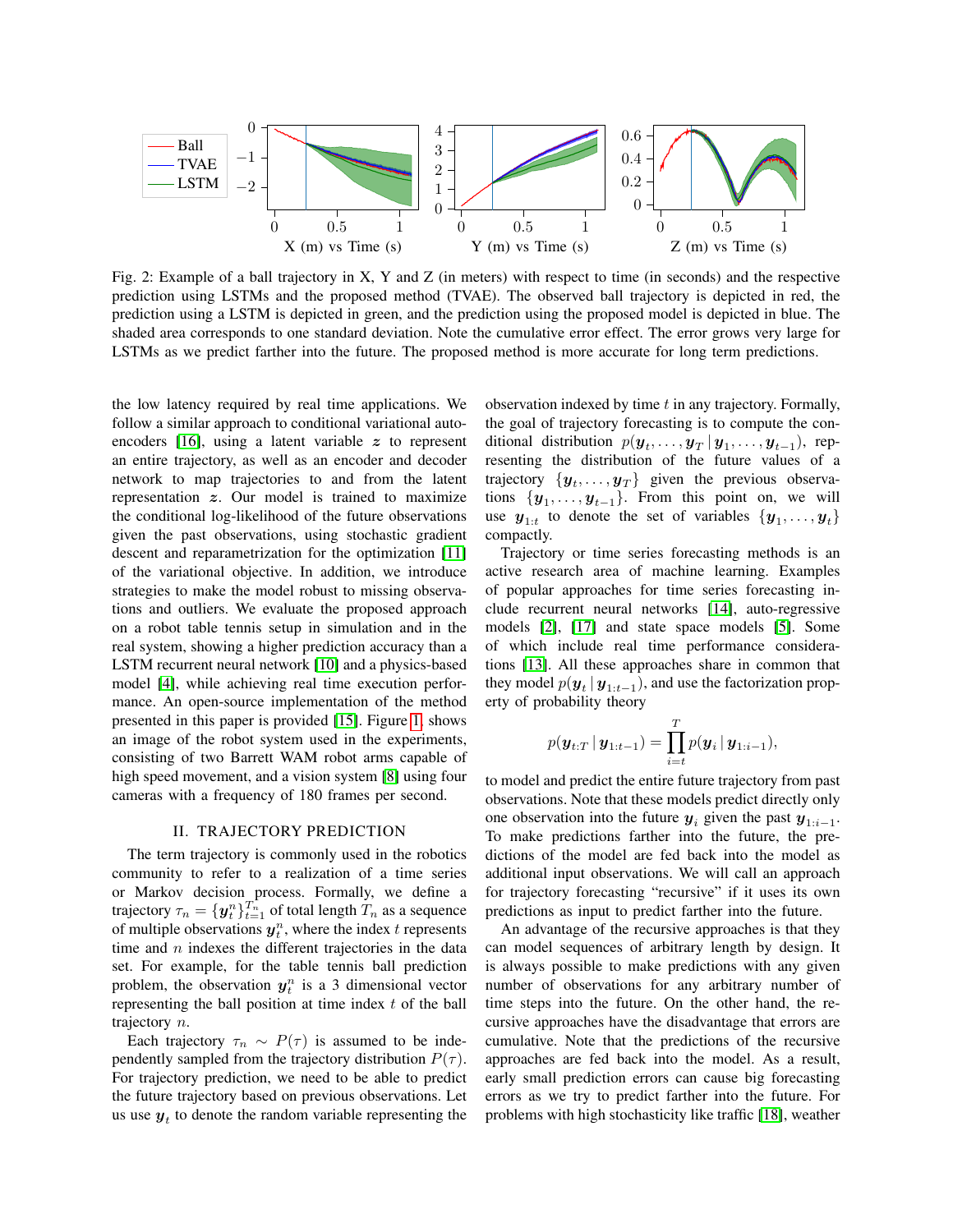or stock market price prediction [\[2\]](#page-7-1), where some of these models are commonly applied, it is reasonable to assume that no method will ever make almost exact long term predictions based only in previous observations.

However, for trajectory prediction in physical systems, where we are measuring all the relevant variables, we would expect long term prediction to be more accurate. For example, we know that the model used to generate the table tennis ball trajectories in simulation is deterministic once the initial state is set. However, the long term prediction error using an LSTM [\[10\]](#page-7-7) recurrent neural network is about twice as large as using the physics-based model. Figure [2](#page-1-0) shows an example ball trajectory and the model predictions using an LSTM, depicted in green. The cumulative error effect for the LSTM model is easy to notice, specially in the Y coordinate, where the predictions deviate early from the ground truth ball trajectory depicted in red.

# III. DEEP CONDITIONAL GENERATIVE MODELS FOR TRAJECTORY FORECASTING

We have discussed how recursive methods like recurrent neural networks suffer from cumulative errors that render long term predictions less accurate. Therefore, our goal is to find a way to represent the conditional distribution  $p(\mathbf{y}_{t:T} | \mathbf{y}_{1:t-1})$  directly, in a way where the model predictions are not fed back into the model. In addition, we want to use a powerful model that can capture non linear relationships between the future and the past observations.

#### *A. Deterministic Regression Using Input Masks*

Note that for a fixed value  $t$ , we could model  $p(\mathbf{y}_{t:T} | \mathbf{y}_{1:t-1})$  directly as a regression problem. If we use a complex non-linear regression model such as a neural network, we can capture non linear relations between the past and future observations. To deal with a variable number of inputs t and outputs  $T - t$ , we use two auxiliary input variables  $x^t$  and  $\hat{x}^t$  that represent a zero-padded input observations and an observation mask. Given a set of observations  $y_{1:t-1}$ we set  $x_{1:t-1}^t = y_{1:t-1}, x_{t:T}^t = 0, \hat{x}_{1:t-1}^t = 1$ and  $\hat{x}_{t:T}^t = 0$ . The variable  $x^t$ , represents the observations seen so far, padding the non-observed part of the trajectory with zeros. Similarly, the variable  $\hat{x}^t$ represents a  $\{0,1\}$  mask indicating which values were observed and which values were not. Using the auxiliary variables  $x^t$  and  $\hat{x}^t$  we can make predictions with any number of input observations  $t \in \{0, 1, \ldots, T\}$  using a single regression model even if we have missing observations.

The proposed approach assumes a fixed maximum prediction horizon  $T$  for all trajectories. This is a limitation for our approach compared to all the recursive

<span id="page-2-1"></span>

Fig. 3: Encoder and decoder networks for the proposed approach. The encoder network takes as input the past observations encoded in the variables  $(x^t, \hat{x}^t)$  and produces a Gaussian distribution for the latent variable  $z$ with mean  $\mu_z$  and standard deviation  $\sigma_z$ . The decoder network takes a sample  $z$  and the past observations and produces a trajectory estimate  $\hat{y}$  including both the future  $\hat{\mathbf{y}}_{t:T}$  and the past  $\hat{\mathbf{y}}_{1:t-1}$ .

models, that can model trajectories of any duration. We trade the flexibility of being able to model trajectories of arbitrary duration for higher accuracy in the predictions and faster computation times. In Section [III-F,](#page-4-0) we discuss ideas to mix the power of the proposed method with recursive approaches to be able to make predictions of any arbitrary duration.

# *B. Capturing Uncertainty and Variability*

Quantifying the uncertainty of the trajectory predicted by the model is important for decision making. A selfdriving car, for example, could reduce the speed if there is high uncertainty about the trajectory of a pedestrian crossing the street. For real time systems, the ability to quantify uncertainty allows the agent to make decisions that compromise between accuracy and time to react. In robot table tennis, for example, the robot could wait for more ball observations if there is high uncertainty about the ball trajectory, but waiting too long will result in failure to hit the ball.

We capture uncertainty about the predictions of a trajectory  $\tau_n$  using a latent variable  $z^n$ , that can be mapped to a trajectory using a complex non-linear function, similarly to other deep generative models approaches [\[7\]](#page-7-15) like variational auto-encoders. We assume that the future observations  $y_{t:T_n}^n$  are independent given the latent variable  $z^n$  and the previous observation  $y_{1:t-1}^n$ , and are distributed by

<span id="page-2-0"></span>
$$
p(\boldsymbol{y}_{t:T}^n \,|\, \boldsymbol{y}_{1:t-1}^n, \boldsymbol{z}) = \prod_{i=t}^{T_n} \mathcal{N}(\boldsymbol{y}_i^n \,|\, \hat{\boldsymbol{y}}_i^n, \boldsymbol{\Sigma}_y), \qquad (1)
$$

where  $\hat{y}^n$  is the estimated trajectory produced by the decoder network  $f_{\theta}$  and  $\Sigma_y$  represents the observation noise learned also from data.

We want to emphasize that the limitation of a fixed prediction horizon  $T$  means that we do not have a principled approach to make predictions beyond  $T$ , but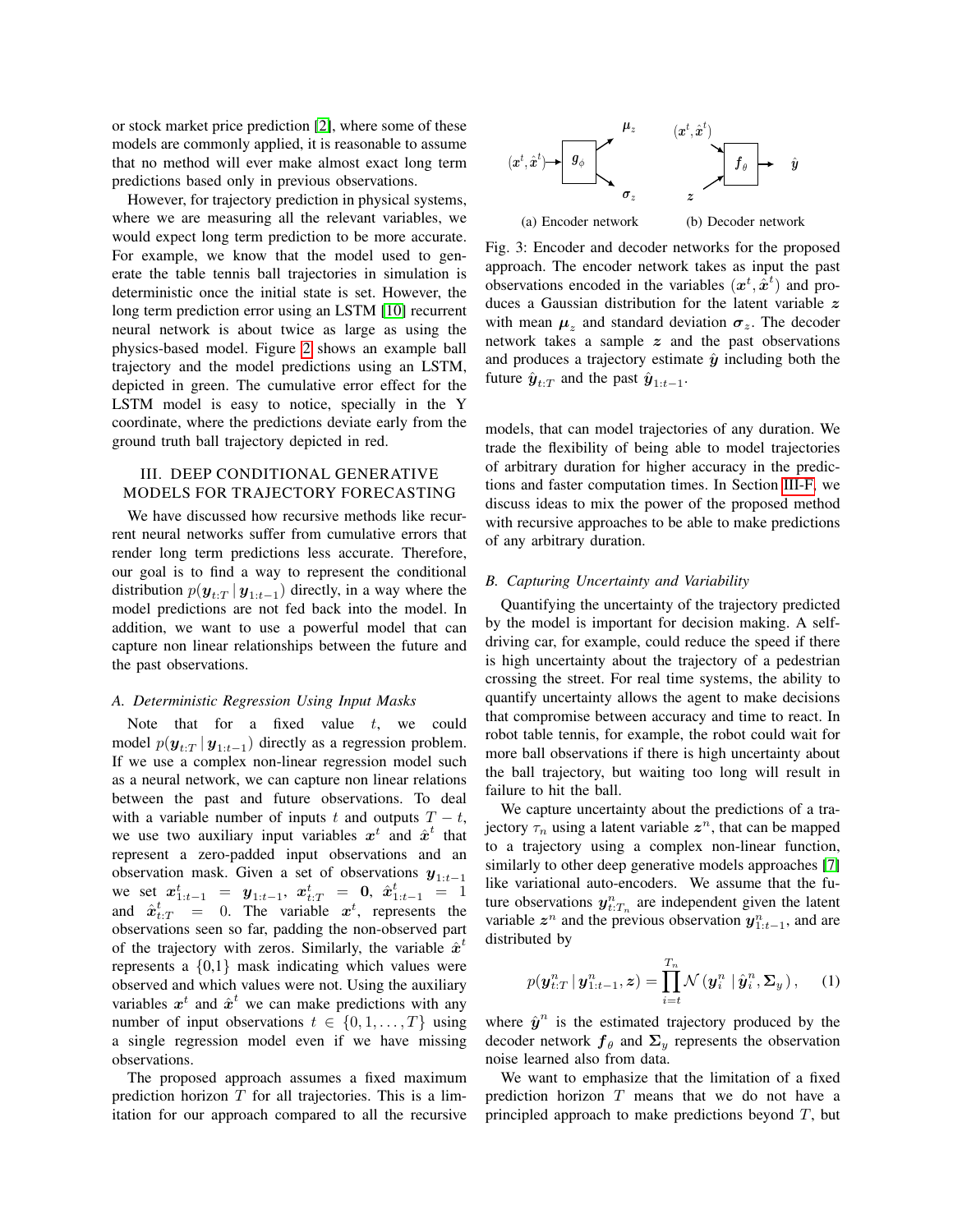we can train our model with trajectories of any length  $T_n$ . If a trajectory  $\tau_n$  with length  $T_n < T$  is sampled in the training mini-batch, the model still predicts a trajectory of length T but the predictions with  $t > T_n$  are not "penalized" as can be seen in [\(1\)](#page-2-0). Note that the likelihood is evaluated for observations until  $T_n$ . If on the other hand  $T_n \geq T$ , we cut a random time interval  $[t_a, t_b]$ such that  $T = t_b - t_a$  for that particular mini-batch. When the same trajectory is drawn in a mini-batch later in the training process, a different random time interval  $[t_a, t_b]$  is used. The training procedure is explained with greater detail in Section [III-D,](#page-3-0) the main message of this paragraph is that we can train our model with a data set of trajectories of any length. In Section [III-F,](#page-4-0) we mention possible ideas to make predictions beyond the time horizon  $T$  by mixing the advantages of recursive approaches with the method presented on this paper. We will drop the trajectory index  $n$  from the notation from this point forward to avoid notational clutter.

Our approach, based on variational auto-encoders, will use an encoder and decoder network to make predictions about the future value of a trajectory. The decoder network, depicted in Figure [3b,](#page-2-1) takes as input the previous observations  $y_{1:t-1}$  represented by  $(x^{\overline{t}}, \hat{x}^t)$  as well as the latent variable  $z$  that encodes one of the possible future trajectories. The output of the decoder network  $\hat{y}$  contains the predicted value for the future observations  $y_{t:T}$ . We also use an encoder network  $g_{\phi}$ that produces the variational distribution  $q_{\phi}(z \mid y_{1:t})$ . The encoder network encodes a partial trajectory with observations  $y_{1:t}$  to the latent space z.

## *C. Inference*

At prediction time, we typically want to draw several samples of the future trajectory conditioned on the previous observations  $p(\mathbf{y}_{t:T} | \mathbf{y}_{1:t-1})$ . To do so, we compute first the latent space distribution  $p(z | y_{1:t-1})$ by passing the given observations through the encoder network  $g_{\phi}$ . Figure [3a](#page-2-1) shows a diagram of the encoder network. Given the previous observations, the encoder provides us with a mean  $\mu_z$  and standard deviation  $\sigma_z$ vector for the latent variable  $z$ . Subsequently, we sample several values  $z^l \sim \mathcal{N}(z \mid \mu_z, \sigma_z)$ . Each sample  $z^l$  and the previous ball observations are passed through the decoder network to obtain a sample future trajectory.

The inference process at prediction time is therefore very efficient. It requires a single pass through the encoder and the decoding process for every sample  $z^{l}$ can be done in parallel. In contrast with recurrent neural networks, the prediction process can be easily parallelized, allowing fast execution even for relatively large deep learning models.

# <span id="page-3-0"></span>*D. Training Procedure*

The conditional likelihood using the latent variable  $z$ is given by

<span id="page-3-1"></span>
$$
p(\mathbf{y}_{t:T} | \mathbf{y}_{1:t-1}) = \int p(\mathbf{y}_{t:T} | \mathbf{y}_{1:t-1}, \mathbf{z}) p(\mathbf{z} | \mathbf{y}_{1:t-1}) d\mathbf{z},
$$
\n(2)

with  $p(\mathbf{y}_{t:T} | \mathbf{y}_{1:t-1}, z)$  given by [\(1\)](#page-2-0). We use the encoder network  $g_{\phi}$  to compute  $p(z | y_{1:t-1})$ . In many applications, it is important to make sure the latent variable encodes all the relevant information about the previous observations, in which case the decoder distribution  $p(\mathbf{y}_{t:T} | \mathbf{y}_{1:t-1}, \mathbf{z}) = p(\mathbf{y}_{t:T} | \mathbf{z})$ . We present the math of the model without making the previous assumption of conditional independence for generality. Incorporating the conditional independence assumption is trivial: simply ignore the input  $(\boldsymbol{x}^t, \hat{\boldsymbol{x}}^t)$  when evaluating the decoder network  $f_{\theta}$ . In the experimental section, we compare the results with and without assuming conditional independence for the table tennis ball prediction problem, showing a slight improvement in generalization performance using the conditional independence assumption.

The integral required to evaluate the conditional likelihood in [\(2\)](#page-3-1) is intractable. We follow the approach used for Conditional Variational Auto-Encoders [\[16\]](#page-7-5) (CVAE), optimizing instead a variational lower bound on the conditional log likelihood given by

<span id="page-3-2"></span>
$$
\log p_{\theta}(\boldsymbol{y}_{t:T} | \boldsymbol{y}_{1:t-1}) \ge -\mathrm{KL}(q_{\phi}(\boldsymbol{z} | \boldsymbol{y}_{1:T}) || q_{\phi}(\boldsymbol{z} | \boldsymbol{y}_{1:t-1})) + \mathbb{E}_{q_{\phi}(\boldsymbol{z} | \boldsymbol{y}_{1:T})}[\log p(\boldsymbol{y}_{t:T} | \boldsymbol{y}_{1:t}, \boldsymbol{z})],
$$
\n(3)

where  $q_{\phi}(z | y_{1:T})$  is the variational distribution given by

$$
q_{\phi}(\boldsymbol{z} \mid \boldsymbol{y}_{1:T}) = \prod_{k=1}^{K} \mathcal{N} \left( z_k \mid \mu_z^k, \sigma_z^k \right),
$$

with  $\mu_z$  and  $\sigma_z$  produced by the encoder network and K is the size of the latent vector  $z$ . The derivation of this objective function is presented in the supplementary material. The first term of the objective keeps the distributions of  $z$  for partial trajectory and complete trajectories close. The second term forces the latent representation to be a good predictor for the future trajectory. The KL divergence term can be computed in closed form since both  $q_{\phi}(z \, | \, \boldsymbol{y}_{1:T})$  and  $q(z \, | \, \boldsymbol{y}_{1:t-1})$  are Gaussian distributions. The expectation is approximated with Montecarlo by sampling  $z$  from the variational distribution  $q_{\phi}(z \mid y_{1:T})$ . Note that the only difference between optimizing the second term on [\(3\)](#page-3-2) and optimizing [\(2\)](#page-3-1) is that the expectation is computed over a complete or a partial trajectory respectively. This difference is key to compute the expectation using Montecarlo. The distribution over z using partial trajectories is typically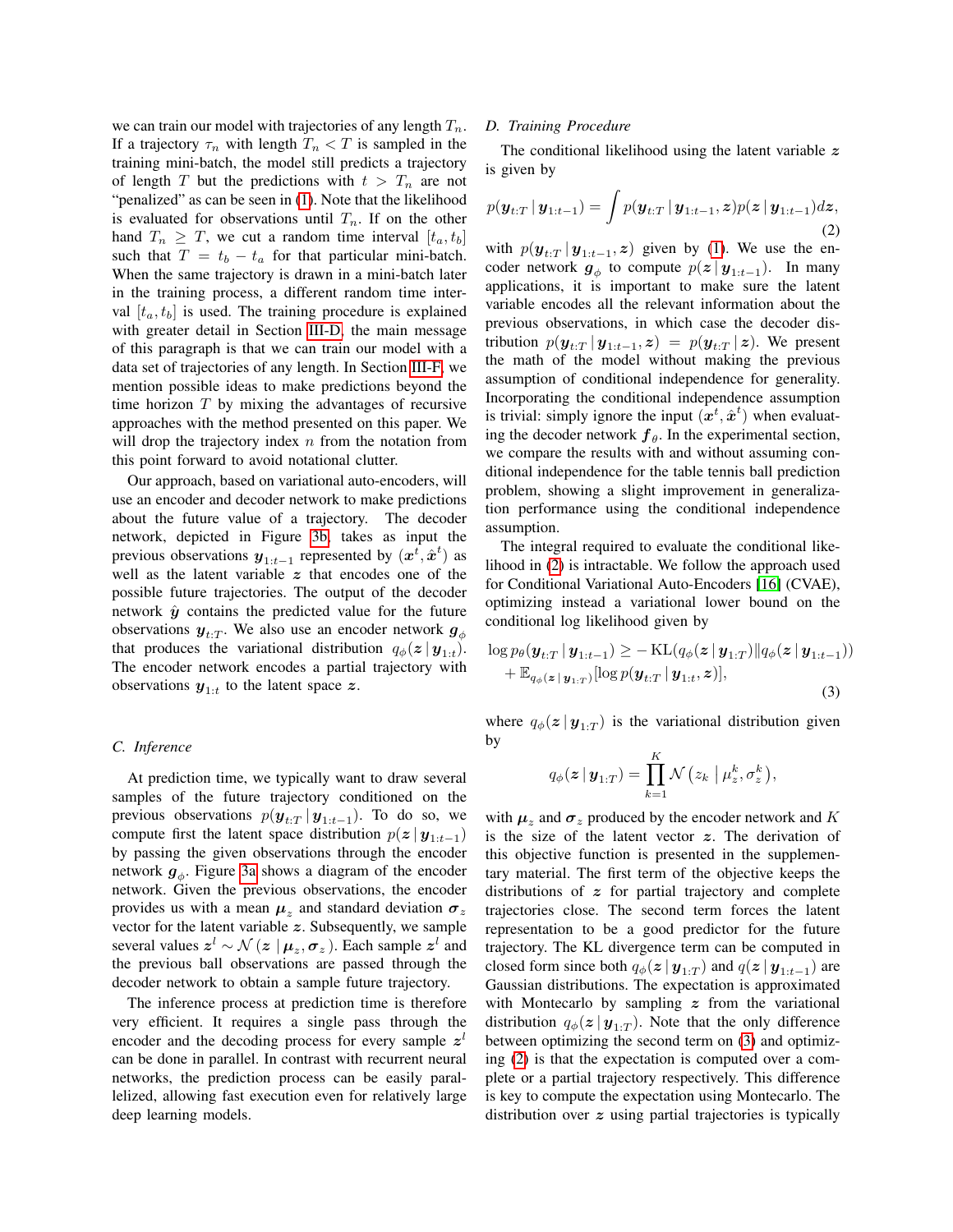<span id="page-4-1"></span>

Fig. 4: Distribution of the error in the test set for simulated data and real data as a function of the number of observation to predict into the future. Note that in simulated data our model performs as well as the differential equation based prediction, which was the model used in simulation and therefore is the best we can get. In real data, our model outperforms both the LSTM and differential equation models, specially as we predict farther into the future.

too broad to be efficiently and accurately approximated using Montecarlo, specially when the cut point  $t$  is small.

Similarly to other deep generative models like variational auto-encoders, the lower bound on [\(3\)](#page-3-2) can be optimized using stochastic gradient descent to find the encoder  $\phi$  and decoder  $\theta$  network parameters. The "reparametrization trick" [\[11\]](#page-7-6) is used to compute gradients. We provide an open source implementation of the proposed method available in [\[15\]](#page-7-9). The training set consists of a set of trajectories  $\tau_n$  each of a possibly different length  $T_n$ . When we sample mini-batches to train our model, we randomly select a cut point  $t$  for the trajectory  $\tau_n$  with  $0 < t \leq \tau_n$ , and compute the lower bound for  $p(\mathbf{y}_{t:T} | \mathbf{y}_{1:t-1})$  using the particular cut point  $t$ . That way, our model will learn to make predictions for any number of given observations, including an empty set of observations. Finally, to make our model more robust to missing observations or outliers, we can randomly generate missing observations and outliers for the previous observations  $y_{1:t-1}$  in each of the trajectories included in the training mini-batch. To generate outliers we simply replace an observation with a random value within the domain of the input. We provide an open source implementation of the training procedure presented in this section on [\[15\]](#page-7-9), using Keras [\[6\]](#page-7-16) and TensorFlow [\[1\]](#page-6-0).

#### *E. Network Architecture*

The approach presented on this paper can be used with any regression method for  $f_{\theta}$  and  $g_{\phi}$  as long as we can compute derivatives  $\frac{d\hat{f}_{\theta}}{d\theta}$  and  $\frac{d\hat{g}_{\phi}}{d\phi}$ . We used neural networks for this purpose in our experiments. We think that convolutional network architectures have great potential for time series or trajectory forecasting applications, since observations close in time are typically more strongly correlated than observations farther apart. Note that convolutional architectures have also been quite successful on image recognition applications, where pixels spatially close are typically also more strongly correlated.

For the experiments on this paper, we only used two layer architectures with dense connections for simplicity. The number of neurons on the hidden layer and the dimensionality of the latent space z were selected by testing multiple powers of two and selecting the hyperparameters with better performance on the validation set.

#### <span id="page-4-0"></span>*F. Predicting Beyond the Horizon* T

There may be many applications where making predictions arbitrarily far into the future is very important. Suppose for example that you use the presented approach to learn a forward model of a robot, and the goal is to use it to train a reinforcement learning agent in simulation. In such a case it is important to be able to make predictions much farther into the future, even at the expense of loosing accuracy.

The presented approach could be extended with ideas from recursive approaches to make predictions far into the future. The simplest recursive idea would be to use our model in an auto-regressive way, as it would require no change to the math or software implementation. In auto-regressive mode, we would simply use the predictions of our model as input observations.

A possibly better approach would be to use a state space model or recurrent neural network over the latent variable z representing block of observations. This approach would require to modify the encoder to receive the latent representation of the previous block  $i-1$  of T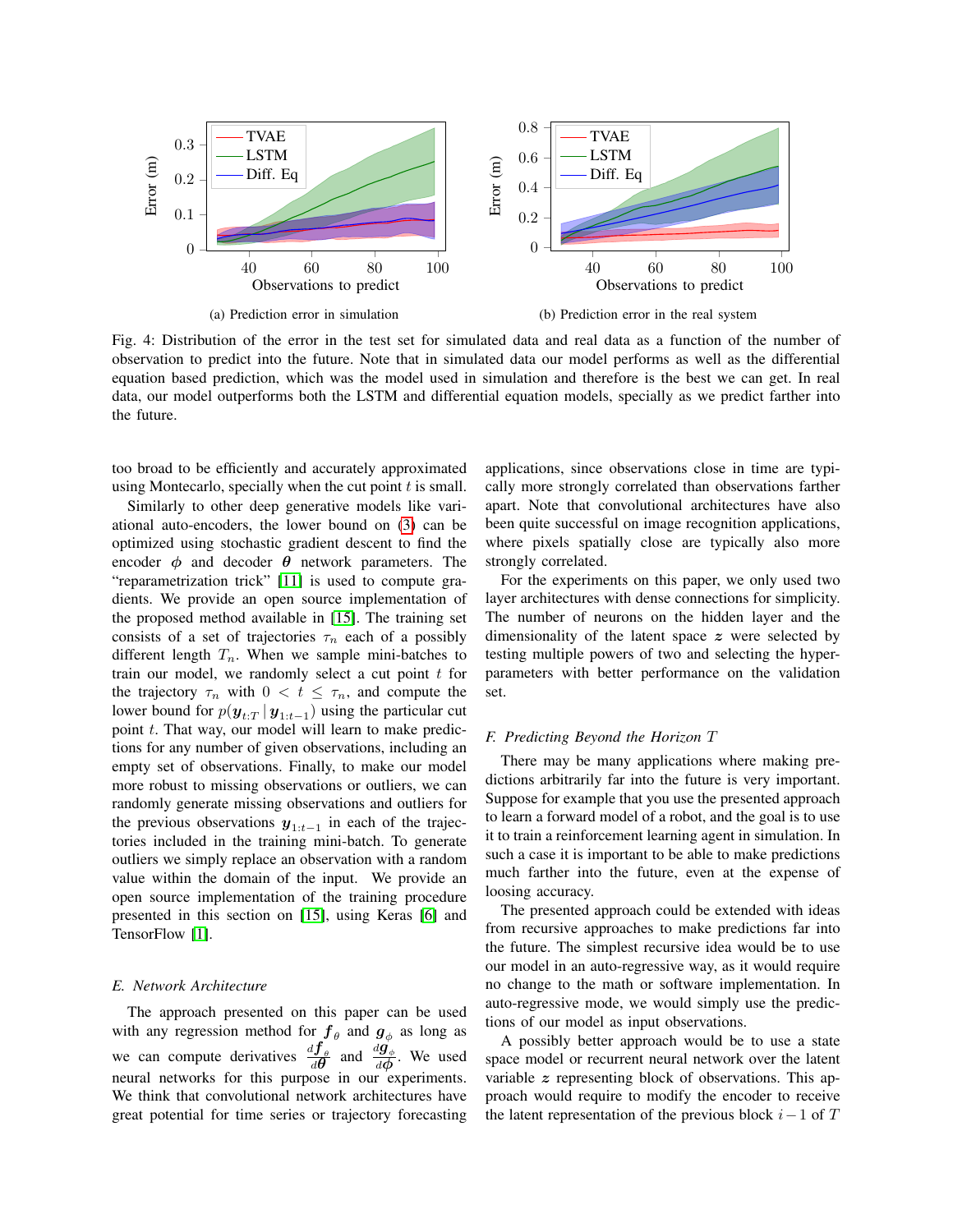observations in addition to the observations seen so far on the current block i. The encoder distribution would be therefore represented as  $p(z_i | z_{i-1}, y_{iT:iT+t})$ . We do not explore any of these options in this paper but consider evaluating these approaches important future work.

#### IV. EXPERIMENTS

We evaluate the proposed method to predict the trajectory of a table tennis ball in simulation and in a real robot table tennis system. Predicting accurately the trajectory of a table tennis ball is difficult mostly because the spin is not directly observed by the vision system [\[8\]](#page-7-10), but is significant due to the low mass of the ball.

We measure the prediction error and the latency, both important factors for real time robot applications. We use "TVAE" (Trajectory Variational Auto-Encoder) to abbreviate the name of the proposed method. We compare the results with an LSTM and the physics-based differential equation prediction.

For the differential equation method, we use the ball physics proposed in [\[12\]](#page-7-2). This physics model considers air drag and bouncing physics but ignores spin. To estimate the initial position and velocity, we use the approach proposed in [\[4\]](#page-7-8), that consists on fitting a polynomial to the first  $n$  observations and evaluating the polynomial of degree k and its derivative in  $t = 0$ . We selected  $n = 30$  and  $k = 2$  that provided the highest predictive performance on our training data set.

To measure the prediction latency, we used a Lenovo Thinkpad X1 Carbon with an Intel 4 Core i7 6500U CPU of 2.50GHz and 8 GB of RAM memory.

# *A. Prediction Accuracy in Simulation*

The simulation uses the same differential equation we used on the physics-based model. The results should be optimal for the physics-based model on simulation, where the only source of error is the initial position and velocity estimation from noisy ball observations. To simulate the average position estimation error of the vision system [\[8\]](#page-7-10) in simulation, we added Gaussian white noise with a standard deviation of 1 cm.

We generated 2000 ball trajectories for training, and another 200 for the test set. Figure [4a](#page-4-1) shows the prediction error (mean and standard deviation) in simulation over the test set. Note that the error distribution of the proposed method and the physics-based model is almost identical, which is remarkable provided that the physics model used for the simulator and the differential equation predictor are the same. The results of the LSTM are slightly better than the proposed model for the first 10 observations into the future, but the error for long term prediction is about three times as large as the error for the physics or the proposed model.

<span id="page-5-0"></span>

Fig. 5: Prediction error on the test set assuming conditional independence (TVAE CI) between the future and the past given the latent variable  $z$  and without any assumptions (TVAE Full). Using conditional independence forces the model to represent all the information about the past in the latent variable. Although both error curves are similar, assuming conditional independence  $p(\boldsymbol{y}_{t:T} | \boldsymbol{z}, \boldsymbol{y}_{1:t-1}) = p(\boldsymbol{y}_{t:T} | \boldsymbol{z})$  presented a smaller average generalization error.

#### *B. Prediction Accuracy in the Real System*

The real system consists of four RGB cameras taking 180 pictures per second attached to the ceiling. The images are processed with the stereo vision system proposed in [\[8\]](#page-7-10), obtaining estimations of the position of the ball. There are several issues that make ball prediction harder on the real system: There are missing observations, the error is not the same in all the space due to the effects of lens distortion, and the ball spin can not be observed directly. We used the vision system to collect a data set of ball trajectories including as much variability as possible, throwing balls with the hand, with a mechanical ball launcher, and hitting them with a table tennis racket. We randomly permuted the collected ball trajectory order and subsequently selected the first 614 trajectories for the training set and 35 trajectories for the test set. The training algorithm further splits the training set into a 90% for actual training and a remaining 10% for the validation set used to optimize the model hyper-parameters. For both our model and the LSTM, we used latent variable  $z$  of size 64, which was the power of two values with better validation performance. In the supplementary material and in our software repository [\[15\]](#page-7-9), you will find the data sets collected and used for this experiments, along with a Python script to plot a small subset of trajectories. The trajectories have typically a duration between 0.8 and 1.2 seconds. We used a time horizon of  $T = 1.2$  seconds for our experiments.

First, let us compare the generalization error of the presented model with and without making the conditional independence assumption  $p(\mathbf{y}_{t:T} | \mathbf{z}, \mathbf{y}_{1:t-1}) =$  $p(\mathbf{y}_{t:T} | \mathbf{z})$ . Figure [5](#page-5-0) shows the prediction error on the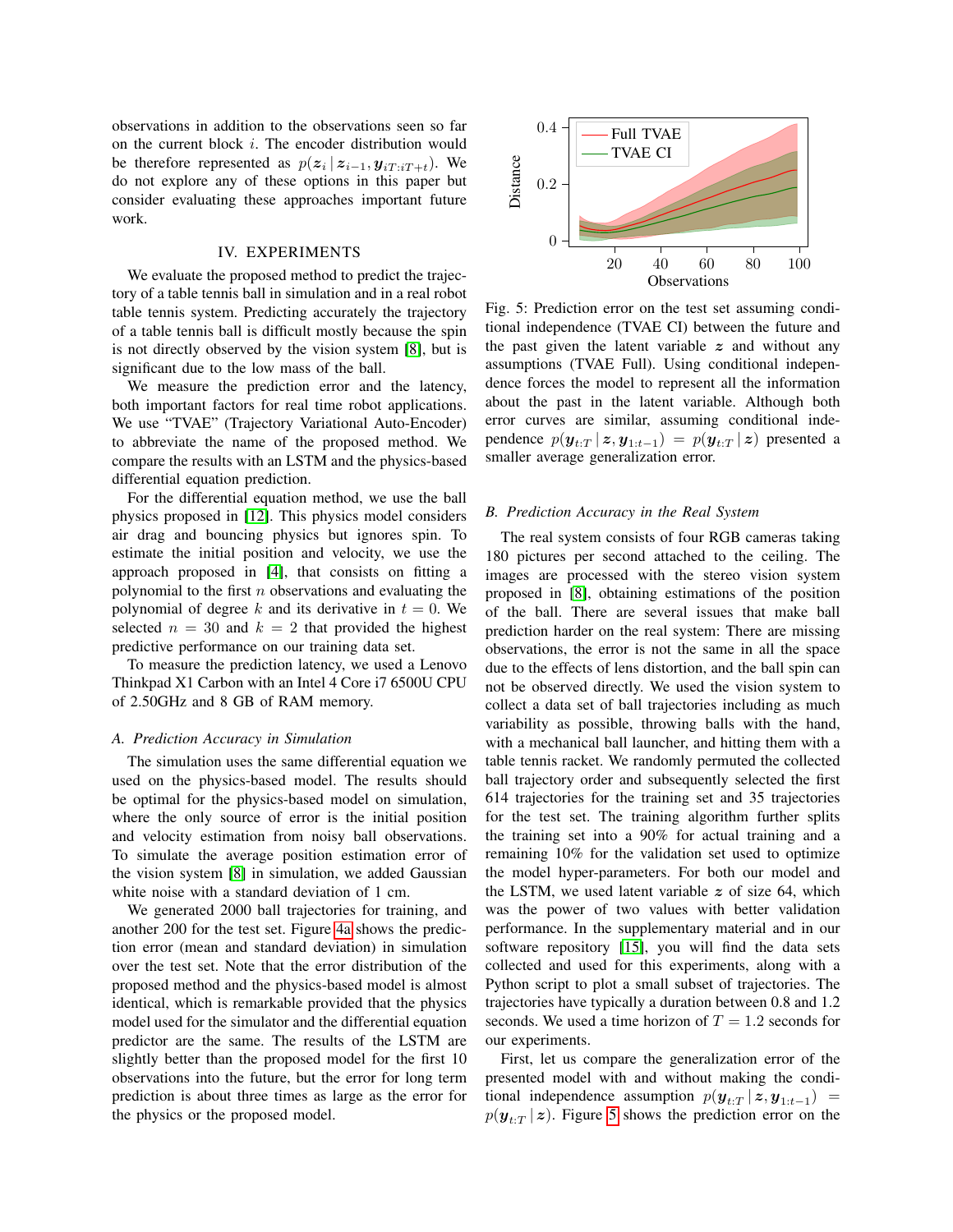<span id="page-6-1"></span>

Fig. 6: Prediction error and likelihood on simulated data as a function of the number of given observations. The error for the proposed model and the physics-based model converge with between 30 and 50 observations, whereas the LSTM model needs between 100 and 150 observations to obtain a similar error rate.

test set collected on the real system with (TVAE CI) and without (Full TVAE) this conditional independence assumption, given the first 30 observations. Assuming  $p(\mathbf{y}_{t:T} | \mathbf{z}, \mathbf{y}_{1:t-1}) = p(\mathbf{y}_{t:T} | \mathbf{z})$  might be important in many applications to ensure that the latent variable  $z$ encodes all the information necessary to predict the trajectory. In the training set the accuracy of the Full TVAE has to be better than the TVAE CI. However, notice that on the test set we obtained a slightly smaller average error using the conditional independence assumption.

Figure [4](#page-4-1) compares the proposed method with the physics-based model and the LSTM. Note that in the real system, our model outperforms the long term prediction accuracy of the other models. The LSTM, as expected, is very precise at the beginning but starts to accumulate errors and becomes quickly less accurate. The physicsbased system is less accurate than the proposed model, but is more accurate than the LSTM. The reason is because the physics model without spin is a good approximation in cases where the spin of the ball is very low.

#### *C. Number of Input Ball Observations*

The trajectory prediction task consists on estimating the future trajectory  $y_{t:T}$  given the past observations  $y_{1:t-1}$ . Accurate predictions with a relatively low number of input observations  $t$  is important to allow for reaction time for the robot. Figure [6](#page-6-1) shows the average prediction error over the entire ball trajectories as we vary the number of input observations  $t$ . Note that the prediction error converges for the proposed model with t between 40 and 50 observations. Similarly for the physics-based model. On the other hand, the LSTM error converges after approximately 150 input observations, allowing a very low reaction time for the robot.

#### *D. Robot Table Tennis*

The robot table tennis approach presented in [\[9\]](#page-7-17) consists of learning a Probabilistic Movement Primitive (ProMP) from human demonstrations, and subsequently adapt the ProMP to intersect the trajectory of the ball. To use [\[9\]](#page-7-17), the trajectory of the ball must be represented as a probability distribution for three main reasons: First, the initial time and duration of the movement primitive are computed by maximizing the likelihood of hitting the ball. Second, the movement primitive is adapted to hit the ball using a probability distribution by conditioning the racket distribution to intersect the ball distribution. Third, to avoid dangerous movements, the robot does not execute the ProMP if the likelihood is lower than a certain threshold. All these operations would not work if only the mean ball trajectory prediction is available.

We modified the ProMP based policy to use the proposed ball model. To compute the ball distribution we took 30 trajectory samples from our model and computed empirically its mean and covariance. We obtained a hitting rate of 98.9% compared to a 96.7% reported in [\[9\]](#page-7-17) obtained using a ProMP as well for the ball model.

One important difference between the adapted table tennis policy and [\[9\]](#page-7-17) is that we do not need to retrain the ball model every time the ball gun position or orientation changes. Using a ProMP as a ball model is only accurate if all the trajectories are very similar. Whereas our approach can accurately predict ball trajectories with high variability. This experiment also shows that the presented approach can be used in a system with hard real time constraints. Our system can infer the future ball trajectory from past observations with a latency between 8 ms and 10 ms.

#### V. CONCLUSIONS

This paper introduces a new method to make prediction of time series with neural networks. We use a Gaussian distributed latent variable that encodes different trajectory realizations, allowing us to draw trajectory samples from the learned trajectory distribution conditioned on any arbitrary number of previous observations. The proposed method is suitable for real time performance applications such as robot table tennis. We discussed why our method does not suffer from the cumulative error problem that popular time series forecasting methods such as LSTM have, and showed empirically that our method provides better long term predictions than other competing methods on a ball trajectory prediction task.

#### **REFERENCES**

<span id="page-6-0"></span>[1] Martín Abadi, Paul Barham, Jianmin Chen, Zhifeng Chen, Andy Davis, Jeffrey Dean, Matthieu Devin, Sanjay Ghemawat, Geof